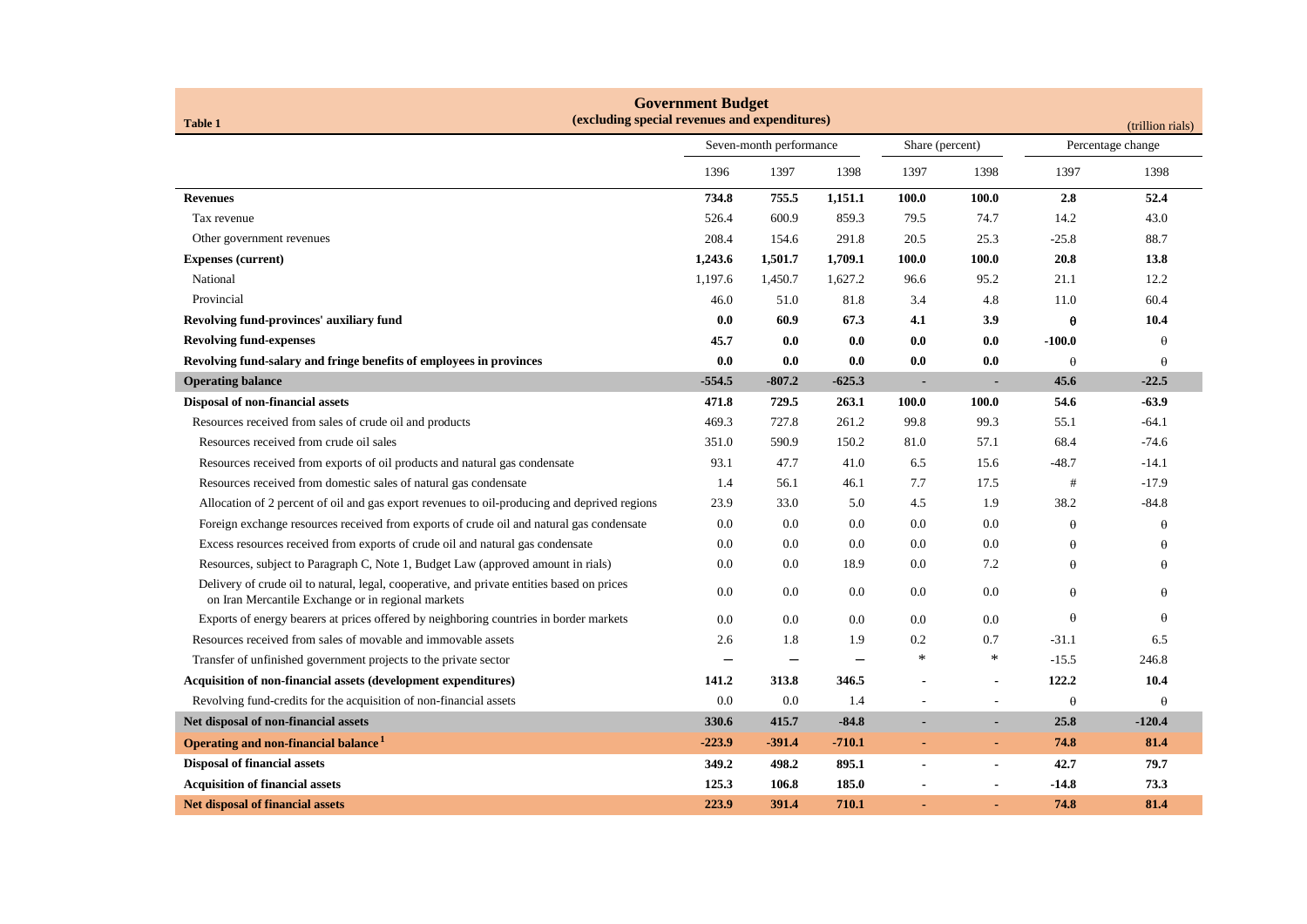| Ratio analysis: (percent) |  |
|---------------------------|--|
|---------------------------|--|

| <b>Revenues to expenses</b>                                                                                        | 59.1    | 50.3    | 67.4    |
|--------------------------------------------------------------------------------------------------------------------|---------|---------|---------|
| Tax revenue to expenses                                                                                            | 42.3    | 40.0    | 50.3    |
| Other government revenues to expenses                                                                              | 16.8    | 10.3    | 17.1    |
| Sum of revenues and disposal of non-financial assets to<br>sum of expenses and acquisition of non-financial assets | 87.1    | 81.8    | 68.8    |
| Tax revenue to sum of expenses and acquisition of non-financial assets                                             | 38.0    | 33.1    | 41.8    |
| Other government revenues to sum of expenses and acquisition of non-financial assets                               | 15.0    | 8.5     | 14.2    |
| Crude oil sales to sum of expenses and acquisition of non-financial assets                                         | 25.3    | 32.5    | 7.3     |
| Operating and non-financial balance to sum of expenses and acquisition of non-financial assets                     | $-16.2$ | $-21.6$ | $-34.5$ |
| Acquisition of non-financial assets to crude oil sales                                                             | 40.2    | 53.1    | 230.7   |
| Acquisition of non-financial assets to expenses                                                                    | 11.4    | 20.9    | 20.3    |

Source: Treasury General, Ministry of Economic Affairs and Finance

<sup>1</sup> It is the sum of the operating balance and the net disposal of non-financial assets.

 $\theta$  Calculation of percentage change is not possible.

 **#** More than 1000 percent increase.

Figure is not a significant decimal fraction.

─ Negligible fraction.